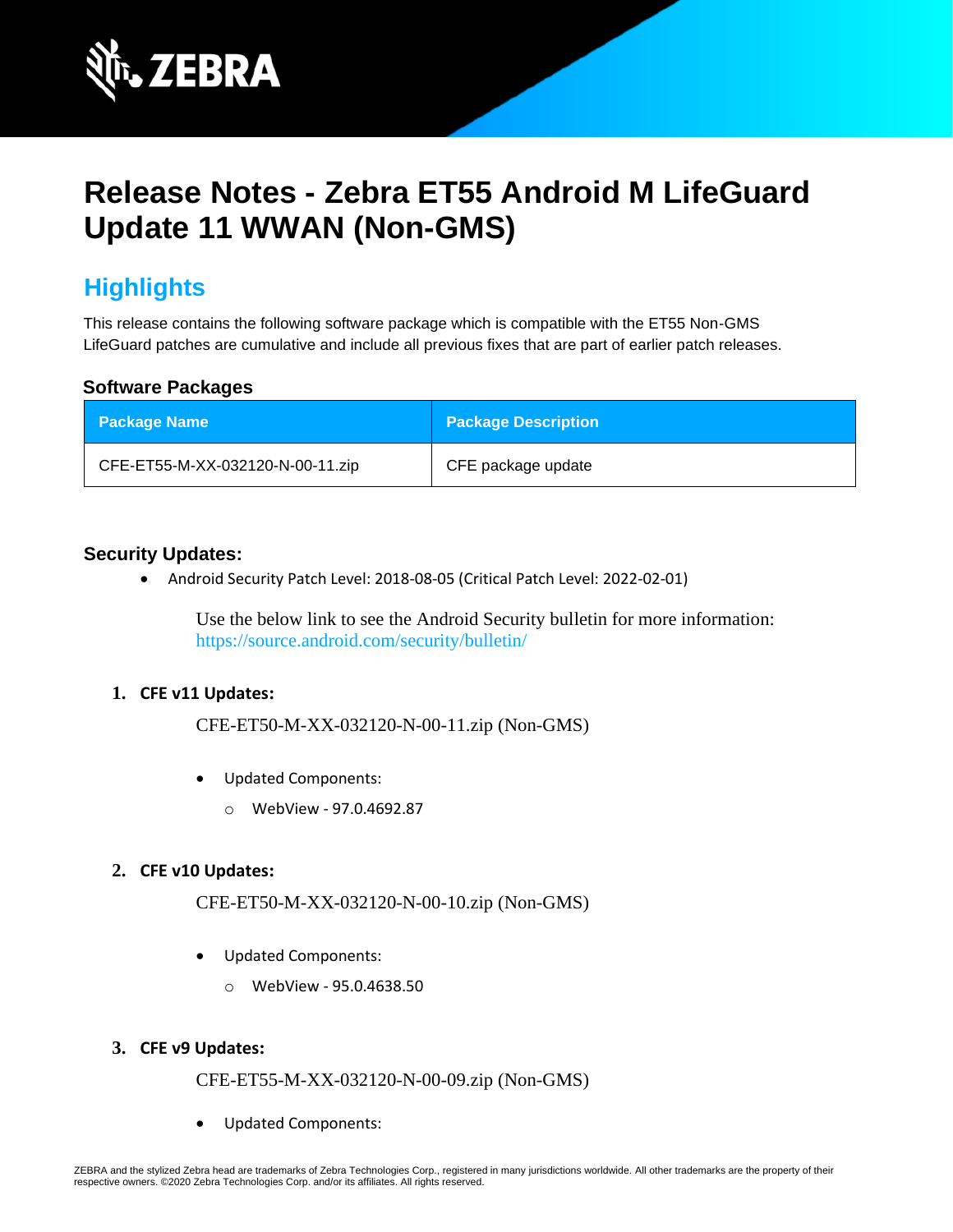

- o WebView 90.0.4430.91
- o FUSION\_BA\_3\_10.0.5.019\_M

#### **4. CFE v8 Updates:**

CFE-ET55-M-XX-032120-N-00-08.zip (Non-GMS)

- Updated Components:
	- o WebView 87.0.4280.141

#### **5. CFE v7 Updates:**

CFE-ET55-M-XX-032120-N-00-07.zip (Non-GMS)

- $\circ$  SPR40628 Fixed the issue of GTK rotation failure in device due to invalid rates sent in TSPEC from the AP
- $\circ$  SPR40178 Fixed the issue where sometimes device not responding to pings when in suspend state
- $\circ$  SPR39491 Fixed the issue where device sends RIC IE in reassociation though AP is not supporting RIC
- $\circ$  SPR40705 Fixed the device behavior to ignore the deauth/disassoc from previously connected AP
- Updated Components:
	- o WebView 85.0.4183.127

#### **6. CFE v6 Updates:**

CFE-ET55-M-XX-032120-N-00-06.zip (Non-GMS)

- $\circ$  SPR39621 Fixed an issue wherein UI manager CSP was crashed while setting EKB as default.
- $\circ$  SPR39572 Resolved an issue wherein sim Card was not detected in earlier modems sporadically.
- o Enable DataWedge Camera Decode and support multi-decode unique continuous mode.
- Updated Components:
	- o WebView 83.0.4103.106

#### **7. CFE v5 Updates:**

CFE-ET55-M-XX-032120-N-00-05.zip (Non-GMS)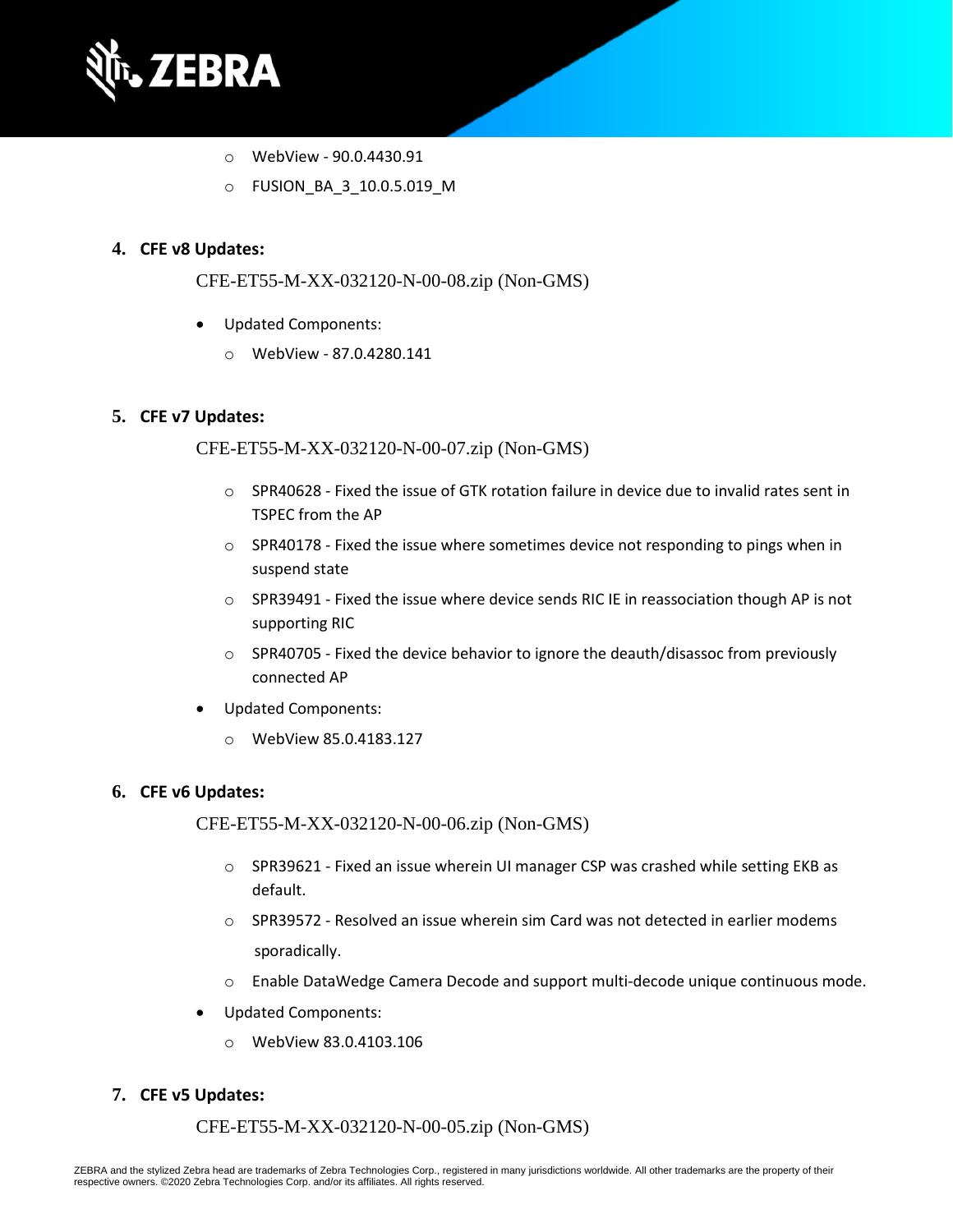

- o SPR38483 Resolved an issue where Bluetooth slowness seen with printer operation.
- $\circ$  SPR37841 Cypress fixed the issue with power save which made the device not to receive the buffered packets.
- o SPR38958 Resolved an issue where VPN and ethernet connection was not using Domain name.
- $\circ$  SPR37982 Resolved an issue wherein incorrect power consumption was reported against Bluetooth module
- $\circ$  SPR37434 Resolved an issue wherein High CPU utilization is observed when StageNow is used to configure Fusion Advance logs.
- $\circ$  Updated the firmware for fixing Kr00k vulnerability issue seen with Broadcom Wi-Fi chipsets
- o
- Updated components:
	- o WebView 84.0.4117.0
	- o FUSION\_BA\_3\_10.0.5.014\_M

#### **8. CFE v4 Updates:**

CFE-ET55-M-XX-032120-N-00-04.zip (Non-GMS)

- Updated components:
	- o Webview: 73.0.3683.90
	- o Fusion: FUSION\_BA\_3\_10.0.5.013\_M
	- o BIOS: 5.04.42.0052-A-Z-017
		- Includes Microarchitectural Data Sampling fixes.
- SPR-36441 Resolved an issue where unable to write on ATP SD Card.

#### **9. CFE v3 Updates:**

CFE-ET55-M-XX-032120-N-00-03.zip (Non-GMS)

- Updated below mentioned components:
	- o Mx MF (8.2.4.8)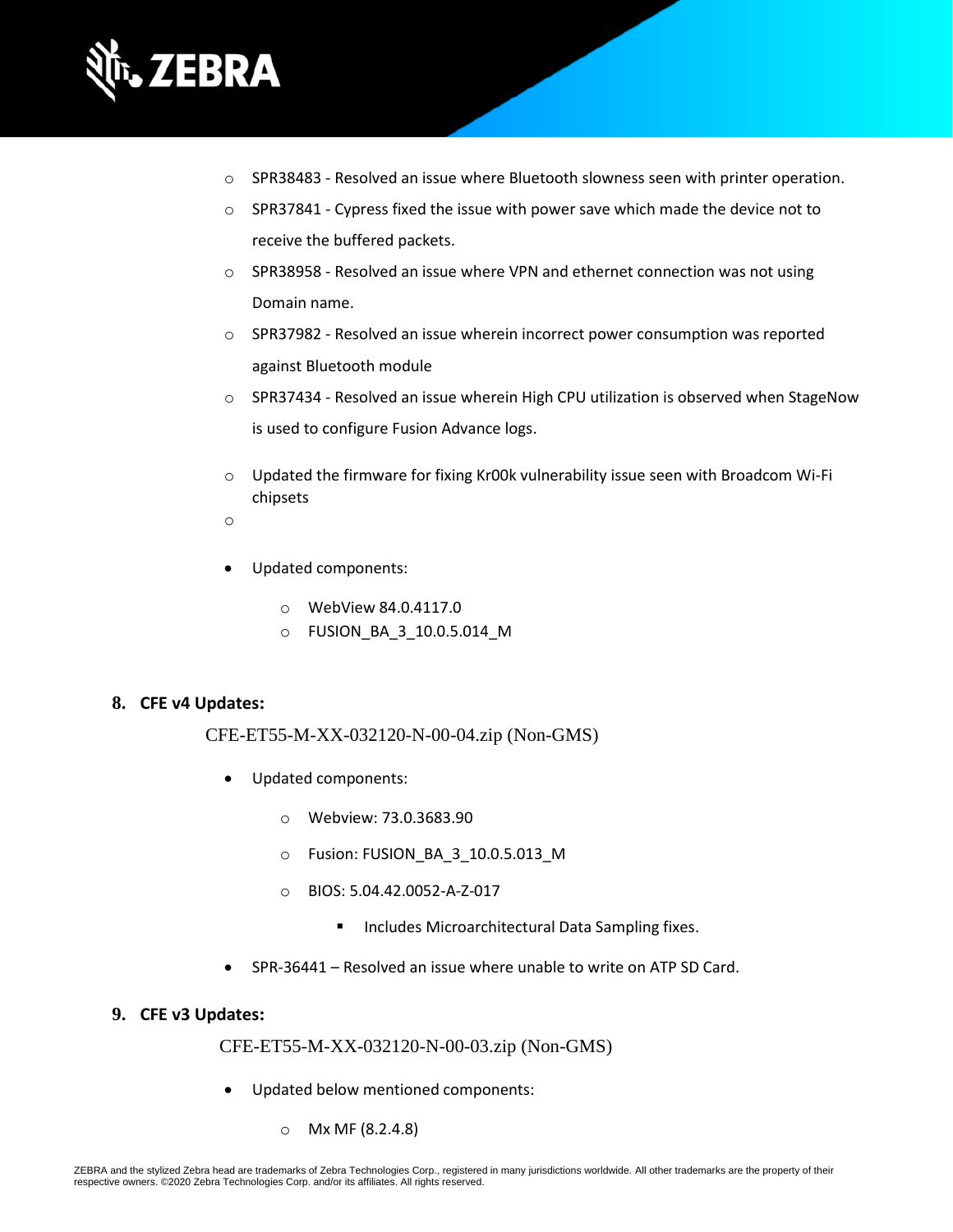

- SPR34771 Resolved an issue wherein sync was not proper while checking with access manager for permission with Mx component.
- o Bluetooth
	- SPR35735 Resolved an issue where more than 7 HID devices were not connecting.
- o SPR36162 Added Support for Dex
- o Zebra License Manager (3.1.1) has been included.
- o Data Analytics changes:
	- DataAnalytics has been renamed to Zebra Data Service.
	- DAInBuiltDCA has been renamed to Zebra Data Service Plugin.
	- SettingsEULA has been renamed to Zebra Data Services.
- o Cellular Manager (6.0.16)
	- Enhanced the Cellular data toggle UI to confirm the user confirmation on E4755 Modem devices.

#### **Version Information**

Below Table contains important information on versions

| <b>Description</b>          | <b>Version</b>                                      |
|-----------------------------|-----------------------------------------------------|
| <b>Product Build Number</b> | 03-21-20.00-MN-U11-STD                              |
| <b>Android Version</b>      | 6.0.1                                               |
| <b>Security Patch level</b> | 2018-08-05 (Critical Patch Level: 2022-02-01)       |
| Linux_kernel                | 3.14.55 (64-bit)                                    |
| <b>Component Versions</b>   | Please see Component Version under Addendum section |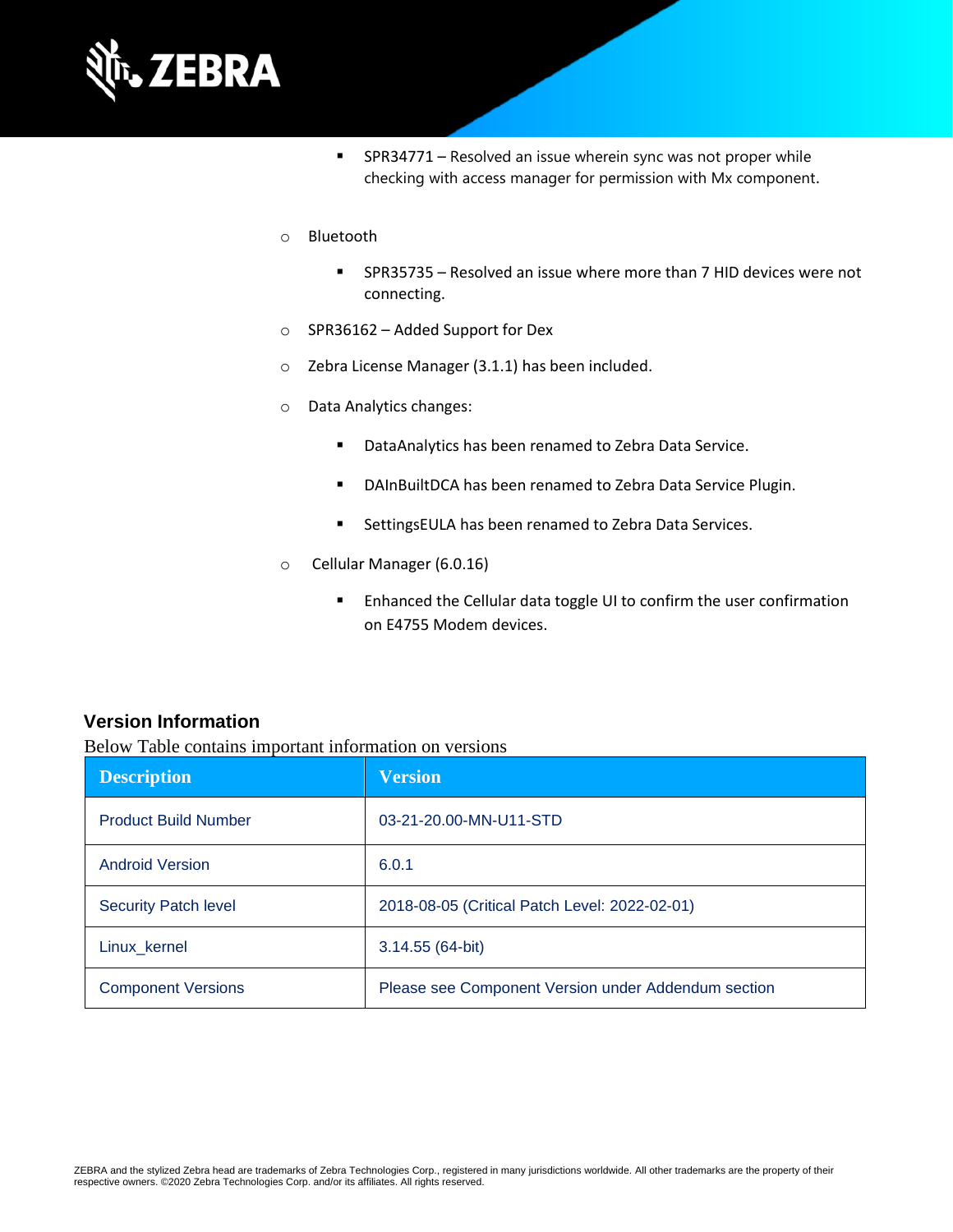

# **Important Links**

<https://developer.zebra.com/>

<http://techdocs.zebra.com/>

[support central](https://www.zebra.com/us/en/support-downloads/software/operating-system/et55-non-gms-operating-system.html)

### **Installation and Setup instructions**

[Installation and Setup instructions](https://www.zebra.com/content/dam/zebra_new_ia/en-us/software/operating-system/ET5X%20Operating%20System/ET55-M-Non-GMS-OS-UPDATE-INSTRUCTIONS.pdf)

### **Device Support**

This software release has been approved for Android ET55 M NonGMS models mentioned below.

| Device              | <b>Operating System</b>      |  |
|---------------------|------------------------------|--|
| ET55GE-L15E-00A6    | Android 6.0.1                |  |
| ET55GT-L15E-00A6    | Android 6.0.1                |  |
| ET55TE-L15E-00A6    | Android 5.1.1, Android 6.0.1 |  |
| ET55TT-L15E-00A6    | Android 5.1.1, Android 6.0.1 |  |
| ET55TE-L15E-00A6-EU | Android 5.1.1, Android 6.0.1 |  |
| ET55TT-L15E-00A6-EU | Android 5.1.1, Android 6.0.1 |  |
| ET55BE-L15E-00A6    | Android 5.1.1, Android 6.0.1 |  |
| ET55BE-L15E-00US    | Android 5.1.1, Android 6.0.1 |  |
| ET55BT-L15E-00A6    | Android 5.1.1, Android 6.0.1 |  |
| ET55BT-L15E-00US    | Android 5.1.1, Android 6.0.1 |  |

### **Addendum**

### **Component Version**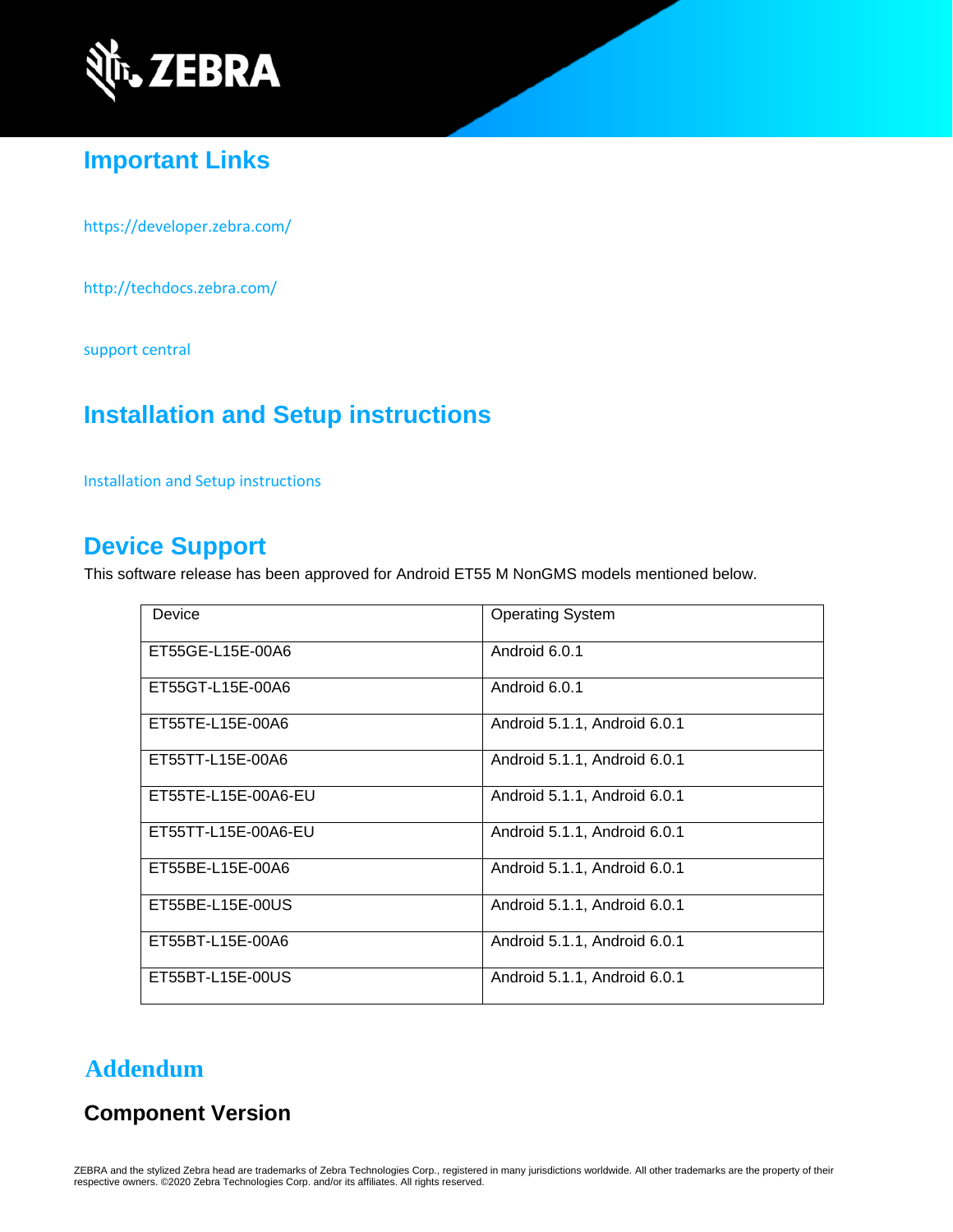

| <b>Component / Description</b>                                   | <b>Version</b>                |  |
|------------------------------------------------------------------|-------------------------------|--|
| Android_SDK_Level                                                | 23                            |  |
| AppGallery                                                       | 3.0.1.7                       |  |
| B2M_Elemez                                                       | 1.0.0.347                     |  |
| <b>BIOS</b> version                                              | 5.04.42.0052-A-Z-017          |  |
| <b>Bluetooth stack</b>                                           | 4.1                           |  |
| <b>BT Firmware</b>                                               | BCM4354_003.001.012.0404.1391 |  |
| Data_Analytics                                                   | 1.0.2.1859                    |  |
| Datawedge                                                        | 7.0.4                         |  |
| <b>Device Patch Version</b>                                      | $9\,$                         |  |
| <b>DWDemo</b>                                                    | 2.0.13                        |  |
| <b>EMDK</b>                                                      | 7.0.0.2000                    |  |
| Enterprise Keyboard Manager ("added as a<br>system application") | 1.9.0.9                       |  |
| <b>File Browser</b>                                              | 1.19.1.5                      |  |
| License Manager                                                  | 3.1.1                         |  |
| <b>MXMF</b>                                                      | 8.2.5.12                      |  |
| <b>NFC</b>                                                       | 8.1.24                        |  |
| <b>OSX</b>                                                       | <b>INTL.60.6.7</b>            |  |
| <b>Product Build Number</b>                                      | 03-21-20.00-MN-U11-STD        |  |
| <b>RD Client</b>                                                 | 1.01.03                       |  |
| RxLogger                                                         | 4.61.0.0                      |  |
| <b>Scanner Firmware</b>                                          | PAABLC44-001-R01              |  |